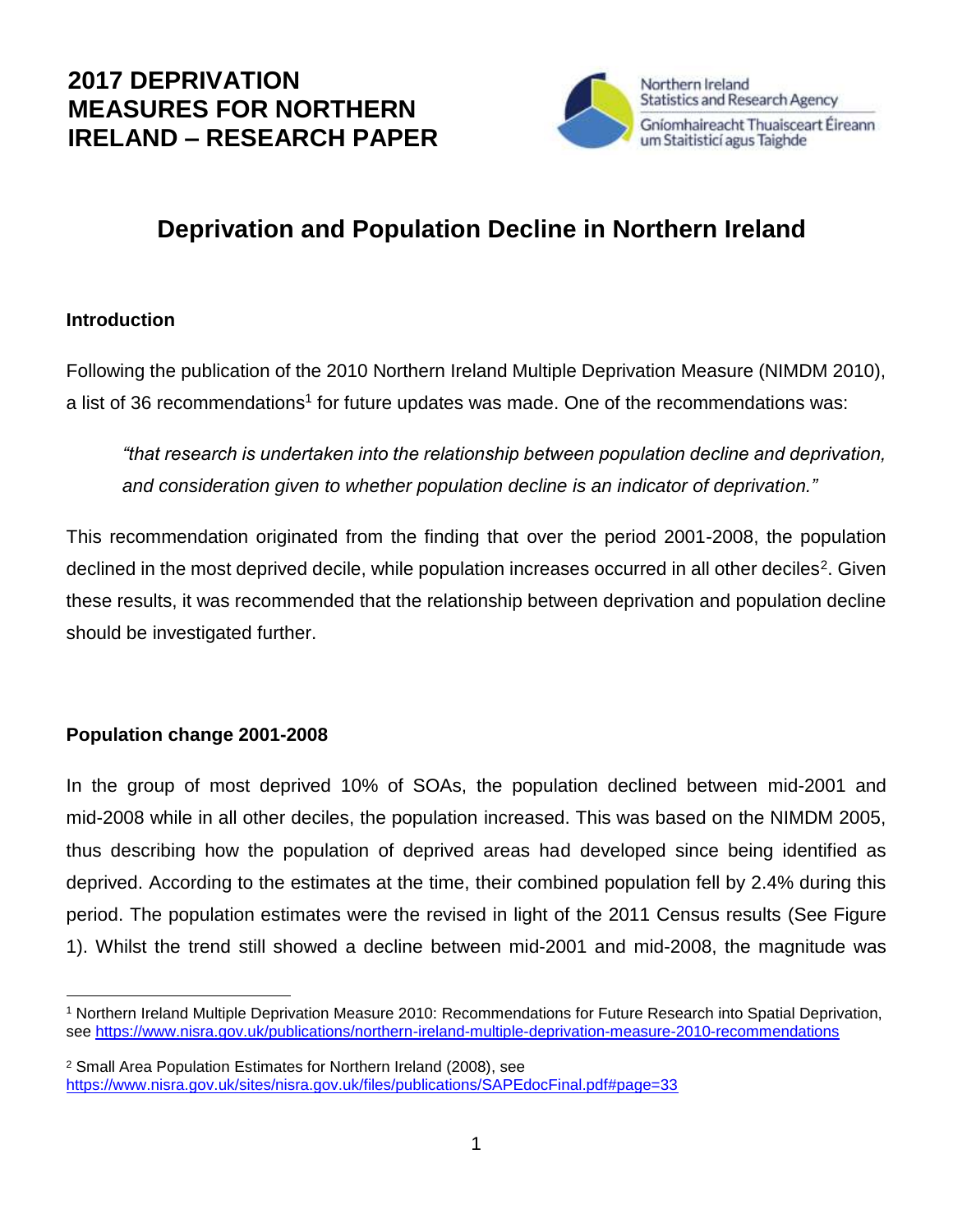roughly half at 1.2%. Furthermore, annual population estimates suggested that the population of the most deprived 10% of SOAs was at its lowest in mid-2006, and has been steadily increasing ever since, exceeding the mid-2001 population from mid-2014 onwards.



**Figure 1: Population in 10% most deprived SOAs (MDM'05) - 2001-2017 (non-zero y-axis)**

Further analysis revealed that the population decline between mid-2001 and mid-2008 in the 10% most deprived SOAs was driven largely by a drop in the number of children (i.e. those aged 0 to 15 years) of 16.5% compared to a 4.8% decrease for Northern Ireland as a whole. The number of births had been falling steadily from 28,000 in 1986 (i.e. aged 14/15 in mid-2001) to a historic low of 21,400 in mid-2002, before slowly recovering again thereafter. In each year from mid-2001 to mid-2007, there were fewer babies being born than children turning 16, thus more people leaving this age group than joining each year. This effect was largest in the most deprived and least deprived deciles. In addition, the most deprived decile had a disproportionately large number of children, plus a net outward migration of children, which compounded the effect of the falling birth rate.

There were 314 SOAs whose population declined between mid-2001 and mid-2008. In 56 of the 89 most deprived SOAs (63%) the population declined<sup>3</sup>, compared to in 35% of all SOAs. Furthermore,

l <sup>3</sup> Population decline by fewer than 20 people have been ignored for the purpose of this comparison.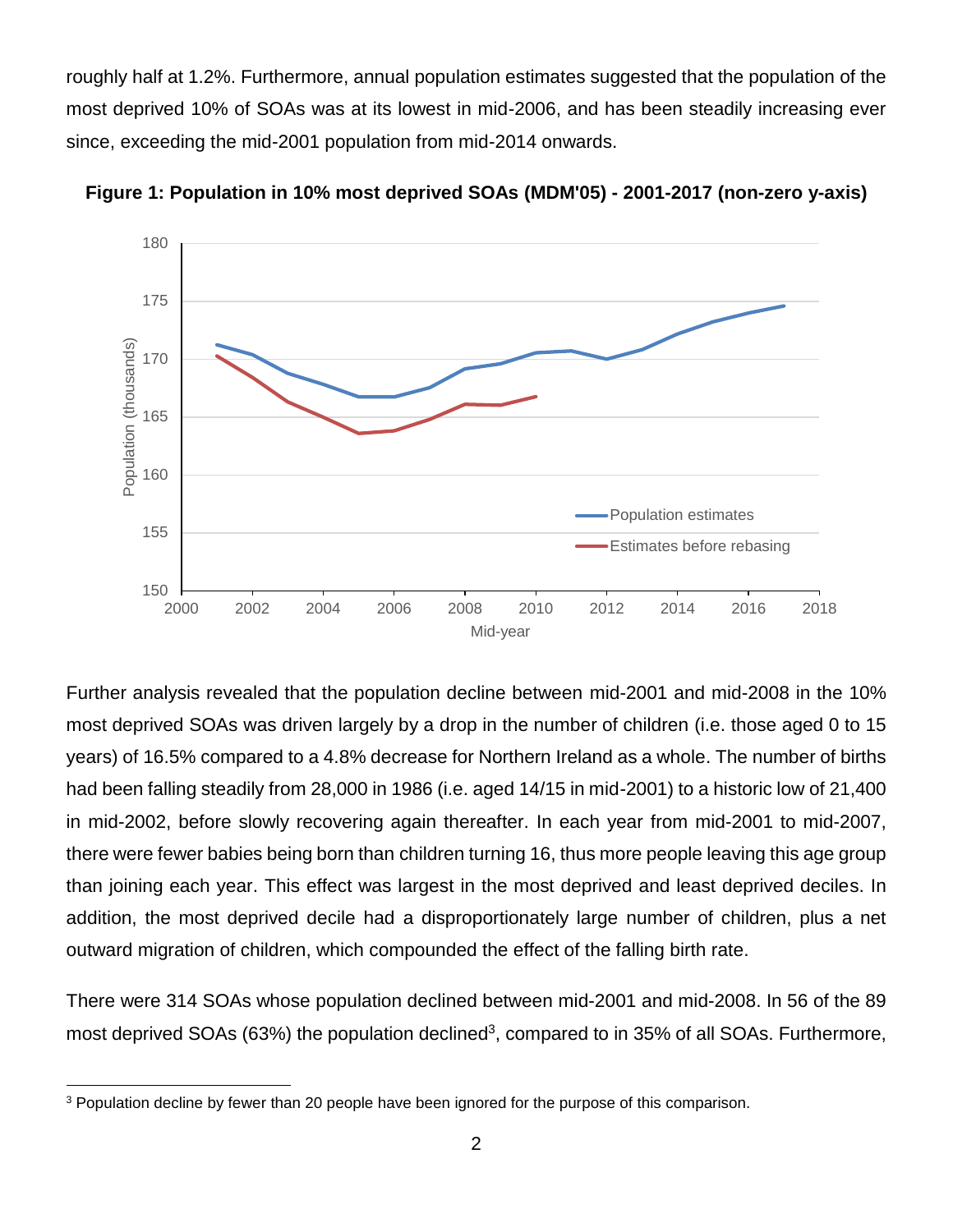population decline occurred in nearly half (49%) of all urban SOAs, compared to in only 7% of rural SOAs.

In short, the population decline observed in the 10% most deprived SOAs at the time when the recommendation was proposed, can be largely attributed to a NI-wide decline in the number of births, compounded with a net outward migration. Urban areas were most affected.

## **Deprivation and Population Change**

l

From the outset, it should be recognised that deprivation and population are intertwined at multiple points within the Noble methodology. The majority of indicators are expressed as a rate of the population. For example, the employment deprivation indicator is derived from the number of working age adults who are employment deprived<sup>4</sup>, divided by the working age population. If only employment deprived individuals leave the area, this rate will fall and thus the area will look less deprived.

A clear example of the opposite effect is Lisanelly\_1 SOA near Omagh. It was the location of army barracks with 600-700 armed forces, but it closed in 2007. As a direct result, the population declined from 1,400 in mid-2001 to 400 in mid-2007<sup>5</sup>, a level at which the population has remained till mid-2017. The loss of half its population, which were HM Forces and likely to be in good health, with qualifications and without income-related benefits, meant that this area became more deprived overnight. The full effect of this was not yet clear in the NIMDM 2010, but according to the NIMDM 2017 Lisanelly 1 was ranked 47<sup>th</sup>, alongside the neighbouring Lisanelly 2 at 46<sup>th</sup> compared to at ranks 653 and 105 in 2005.

<sup>4</sup> Individuals are assumed employment deprived if they are (a) in receipt of at least one employment related benefit, or (b) not in receipt of the selected benefits, nor have received income from employment. Further detail is available in https://www.nisra.gov.uk/sites/nisra.gov.uk/files/publications/NIMDM17\_Description%20of%20Indicators.pdf#page=9

<sup>&</sup>lt;sup>5</sup> The population decline was larger than the number of armed forces; it is likely to include their spouses and children as well.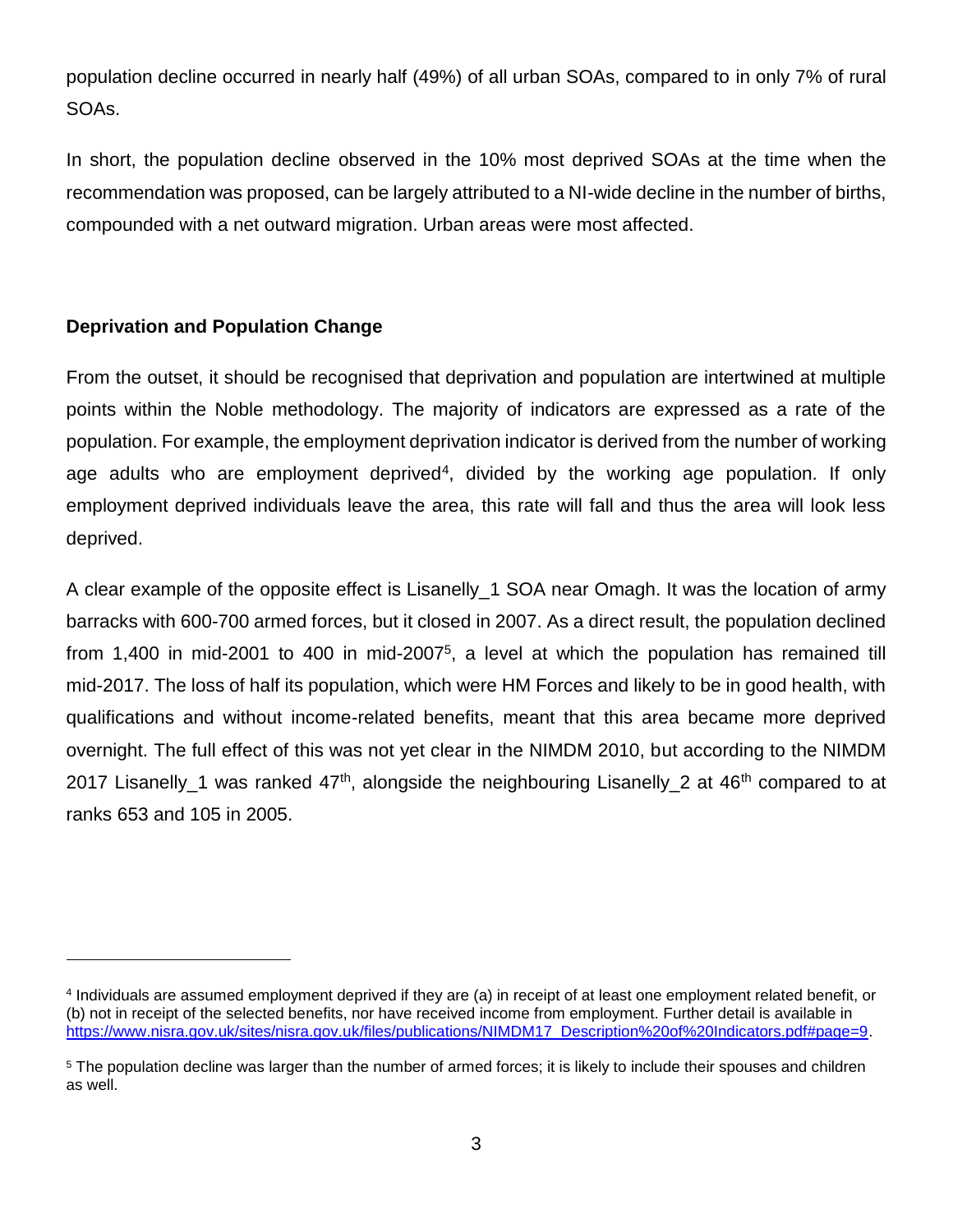The selective emigration of less deprived individuals from deprived areas can accelerate an area becoming more deprived<sup>6</sup>. However, this view has been countered by the Joseph Roundtree Foundation<sup>7</sup>, stating that "in general, deprived areas [...] do not become more deprived through *migration flows"*.

A second consideration for population decline is whether whole households leave the area, or only one individual leaves a household. This has a particular effect on the income deprivation indicator and the overcrowding indicator in the Living Environment Domain. When a person leaves a household, it will become less crowded and possibly cease to be overcrowded. For the income indicator it depends on the income brought in by whoever left the household. If a person left who did not contribute to the household income, then the same income is shared by fewer people and thus a household and its remaining members may be no longer be income deprived.

Finally, indicators in the Health and Disability Domain can be associated with higher rates of mortality, which is a component of population change. In NIMDM 2005 and 2010 this was 'Potential Years Life Lost', whereas NIMDM 2017 used preventable deaths. However, other indicators in this domain that relate to morbidity (cancer registrations, prescription use) can also affect population decline through increased mortality. Indeed, research from the University of St Andrews<sup>8</sup> suggests that when controlling for deprivation, there is no significant relationship between population change and mortality in Scotland.

## **Population Decline in Rural Areas**

l

The interest in population decline with regards to deprivation was reignited from the rural perspective. Haase and Pratschke (2005<sup>9</sup>) identified emigration in Ireland from rural areas as a result of the lack

<sup>6</sup> D. O'Reilly (2013). *The use of Spatial Measures for the targeting of Need*. Downloaded from [https://www.executiveoffice-ni.gov.uk/sites/default/files/publications/ofmdfm\\_dev/the-use-of-spatial-measures-for-the](https://www.executiveoffice-ni.gov.uk/sites/default/files/publications/ofmdfm_dev/the-use-of-spatial-measures-for-the-targeting-of-need.pdf#page=56)[targeting-of-need.pdf#page=56](https://www.executiveoffice-ni.gov.uk/sites/default/files/publications/ofmdfm_dev/the-use-of-spatial-measures-for-the-targeting-of-need.pdf#page=56)

<sup>7</sup> See<https://www.jrf.org.uk/sites/default/files/jrf/migrated/files/2004-population-census-deprivation.pdf#page=13>

<sup>8</sup> Daniel J. Exeter, Z. Feng, R. Flowerdew, and P.J. Boyle (2005). Shrinking areas and mortality: an artefact of deprivation effects? *Journal of Epidemiology and Community Health* 2005 59: 924-926. Downloaded from <http://jech.bmj.com/content/59/11/924>

<sup>9</sup> Deprivation and its Spatial Articulation in the Republic of Ireland: [http://trutzhaase.eu/wp/wp-content/uploads/R-2005-](http://trutzhaase.eu/wp/wp-content/uploads/R-2005-Deprivation-and-its-Spatial-Articulation.pdf) [Deprivation-and-its-Spatial-Articulation.pdf](http://trutzhaase.eu/wp/wp-content/uploads/R-2005-Deprivation-and-its-Spatial-Articulation.pdf)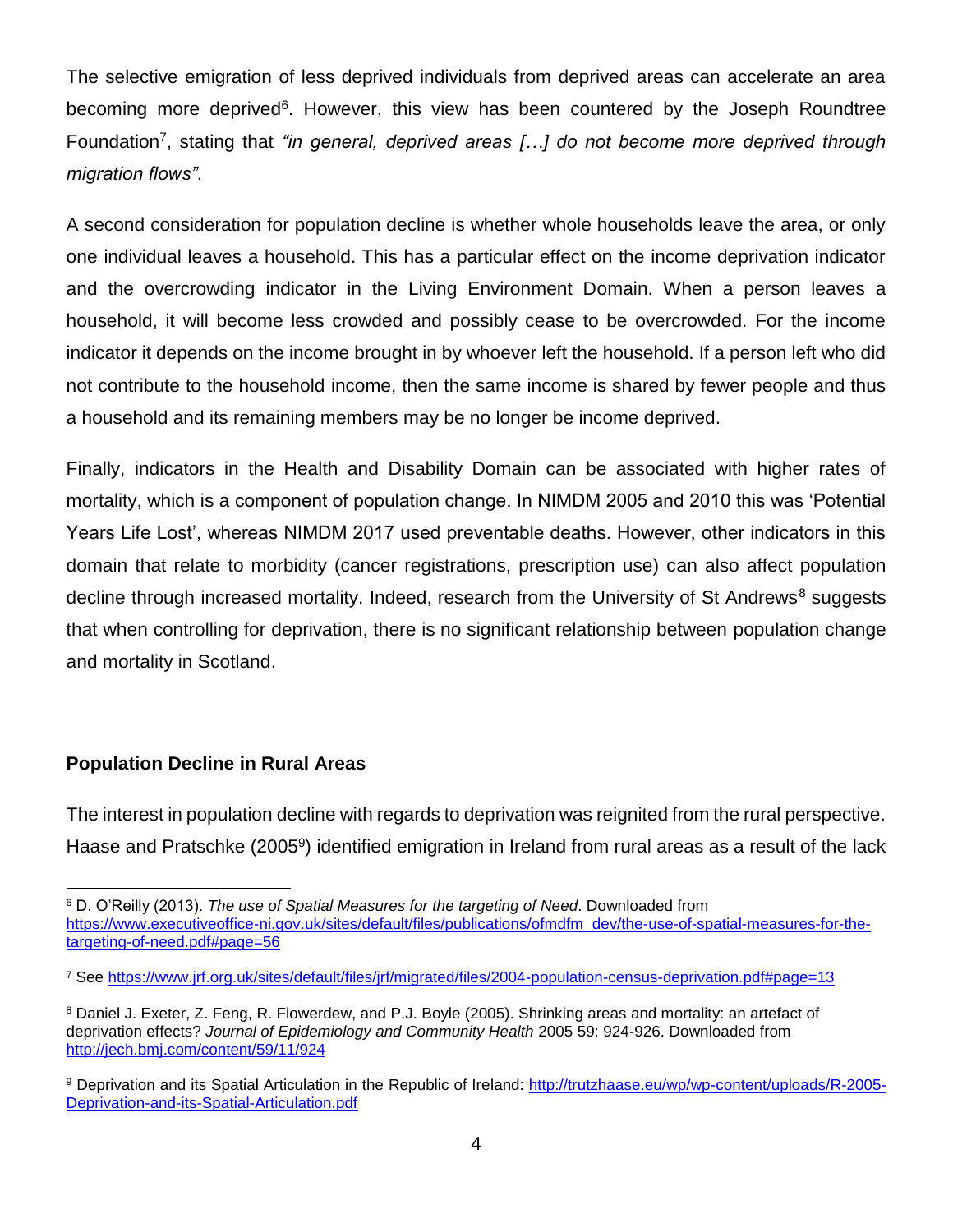of job opportunities. They pose that this emigration is selective, removing the better educated and young working age population and leaving behind an aging, dependent population. As such, their model includes both population change and age dependency as indicators of population decline. Furthermore, the smaller population makes it harder to justify the presence of key services. Population change is one of six indicators of the dimension Demographic Profile, which was described as 'first and foremost a measure of rural affluence/deprivation' (Haase & Pratchke, 2017<sup>10</sup>). This goes against the criteria for the NIMDM, for example an indicator should represent all types of area.

The same methodology was used to create an All-Island Deprivation Index<sup>11</sup>, which sparked the interest in Northern Ireland from a rural perspective. Indeed, one of the authors was invited to present their findings to the Committee for Agriculture and Rural Development of the Northern Ireland Assembly<sup>12</sup>. References to migration and population decline in rural areas also appeared in responses to the consultation on proposals for the NIMDM 2017<sup>13</sup>.

Population decline was also identified in Scotland, as a factor making rural areas more fragile<sup>14</sup>, which is not captured by the Scottish Index of Multiple Deprivation (SIMD). The Office of the Chief Statistician investigated the possibility of creating a new population domain to be included in SIMD 2009. They proposed indicators on population density, population change, and change in dependency ratios. However, as these indicators were not strongly correlated, they could not be combined to create a population domain. Whilst there were some rural areas experiencing population decline or an ageing population, this was not necessarily being experienced in all rural areas in Scotland.

l

<sup>&</sup>lt;sup>10</sup> T. Haase and J. Jonathan Pratschke (2017). The 2016 Pobal HP Deprivation Index for Small Areas (SA); Introduction and Reference Tables. Downloaded from [http://trutzhaase.eu/wp/wp-content/uploads/The-2016-Pobal-HP-](http://trutzhaase.eu/wp/wp-content/uploads/The-2016-Pobal-HP-Deprivation-Index-Introduction-07.pdf)[Deprivation-Index-Introduction-07.pdf](http://trutzhaase.eu/wp/wp-content/uploads/The-2016-Pobal-HP-Deprivation-Index-Introduction-07.pdf)

<sup>11</sup> See<http://trutzhaase.eu/deprivation-index/the-2011-all-island-hp-deprivation-index/>

<sup>12</sup> See<http://data.niassembly.gov.uk/HansardXml/committee-11024.pdf>

<sup>&</sup>lt;sup>13</sup> Response to Comments on NIMDM 2017 Consultation: [https://www.nisra.gov.uk/sites/nisra.gov.uk/files/publications/Individual%20comments%20from%20deprivation%20cons](https://www.nisra.gov.uk/sites/nisra.gov.uk/files/publications/Individual%20comments%20from%20deprivation%20consultation%20and%20response.pdf) [ultation%20and%20response.pdf](https://www.nisra.gov.uk/sites/nisra.gov.uk/files/publications/Individual%20comments%20from%20deprivation%20consultation%20and%20response.pdf)

<sup>14</sup> Socio-Economic Briefing on Rural Scotland: Identifying Fragile Rural Areas: <http://www.gov.scot/Resource/Doc/320175/0102396.pdf>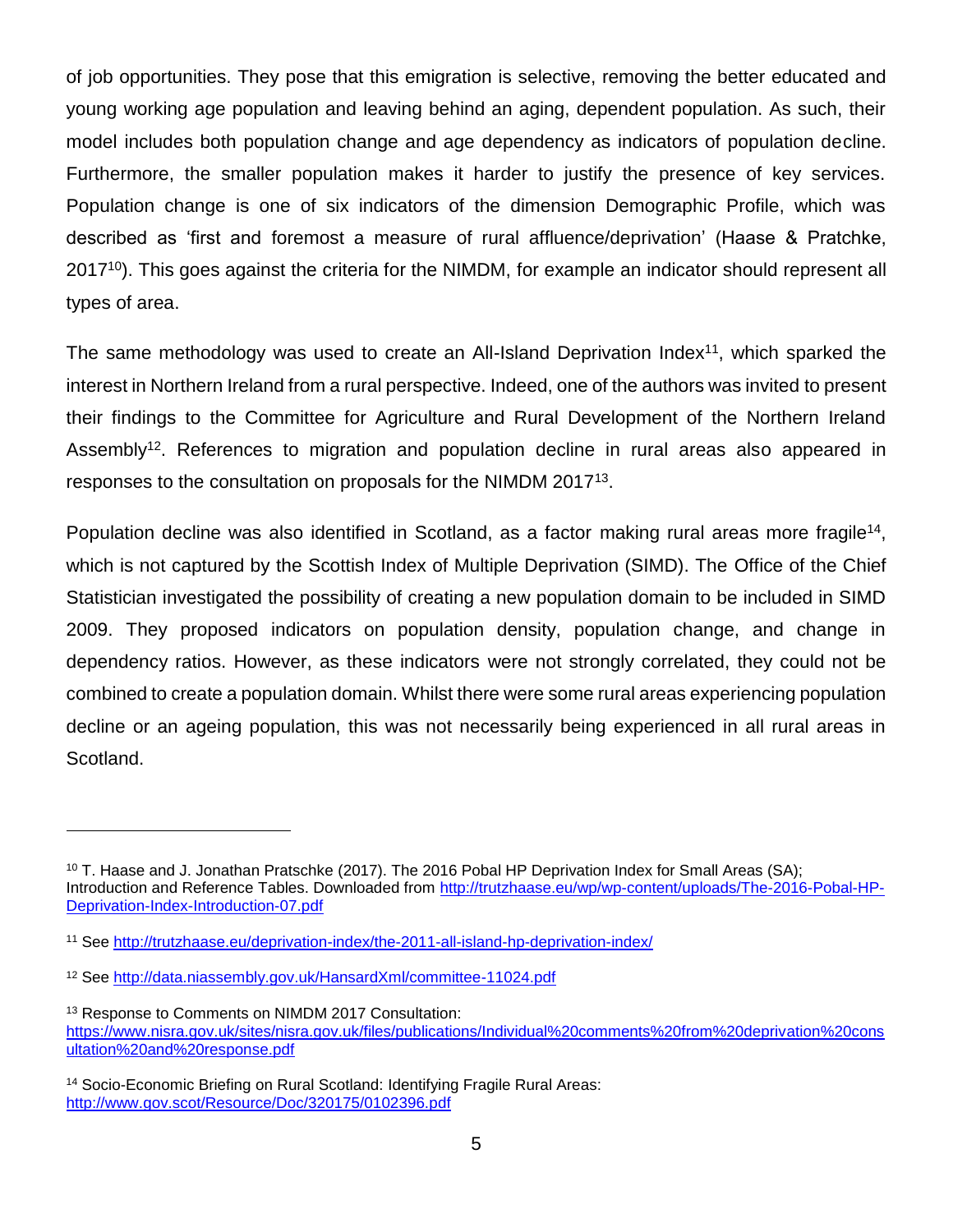The narrative of population decline in rural areas does not necessarily translate into the deprivation measures. This has sometimes resulted in the call for an extra domain of population decline to be added to the current 7 deprivation domains. Experiences in Scotland suggest that this may not be feasible as indicators are required to meet criteria<sup>15</sup>, including freedom from spatially biased characteristics, i.e. applicable to both urban and rural areas.

A final point relates to the definition of rural areas. A default urban-rural split was recommended in the latest Review of the Statistical Classification and Delineation of Settlements, where settlements with a population greater than 5,000 people were classified as urban, and the rest of the country as rural<sup>16</sup>. The boundaries of settlements were taken from the statutory Settlement Development Limits (SDLs), which are normally defined in a Development Plan proposals map beyond which the local planning authority proposes that a settlement should not be allowed to extend. As such, rural areas are very diverse, from remote open country side to villages within commuting distance of towns and outskirts of cities.

#### **Population Estimates and Population Change**

l

NISRA produces annual estimates of the resident population. Full details of the methodology are available [here.](https://www.nisra.gov.uk/sites/nisra.gov.uk/files/publications/Methodology-2017.pdf) At the Northern Ireland level, it uses the cohort component method, i.e. the previous year's estimates are aged on by one year, and adjustments are made for births, deaths and migration. The starting point is the latest Census of population. When new Census results become available, estimates over the period between the last two Censuses are revised.

Population estimates for areas within Northern Ireland are created using a combination of the cohort component method and the ratio change method. The latter applies the annual change in proxies of population, such as GP registration counts, to the previous year's population estimates. As such, it cannot provide a further breakdown of the population change beyond age and sex: population decline can be caused by mortality or emigration, either to elsewhere within Northern Ireland, the UK or the

<sup>15</sup> See [https://www.nisra.gov.uk/sites/nisra.gov.uk/files/publications/NIMDM%202017\\_Technical%20Report.pdf](https://www.nisra.gov.uk/sites/nisra.gov.uk/files/publications/NIMDM%202017_Technical%20Report.pdf)

<sup>16</sup> NISRA (2015). Review of the Statistical Classification and Delineation of Settlements. Downloaded from [https://www.nisra.gov.uk/sites/nisra.gov.uk/files/publications/review-of-the-statistical-classification-and-delineation-of](https://www.nisra.gov.uk/sites/nisra.gov.uk/files/publications/review-of-the-statistical-classification-and-delineation-of-settlements-march-2015%20%281%29.pdf#page=19)[settlements-march-2015%20%281%29.pdf#page=19](https://www.nisra.gov.uk/sites/nisra.gov.uk/files/publications/review-of-the-statistical-classification-and-delineation-of-settlements-march-2015%20%281%29.pdf#page=19)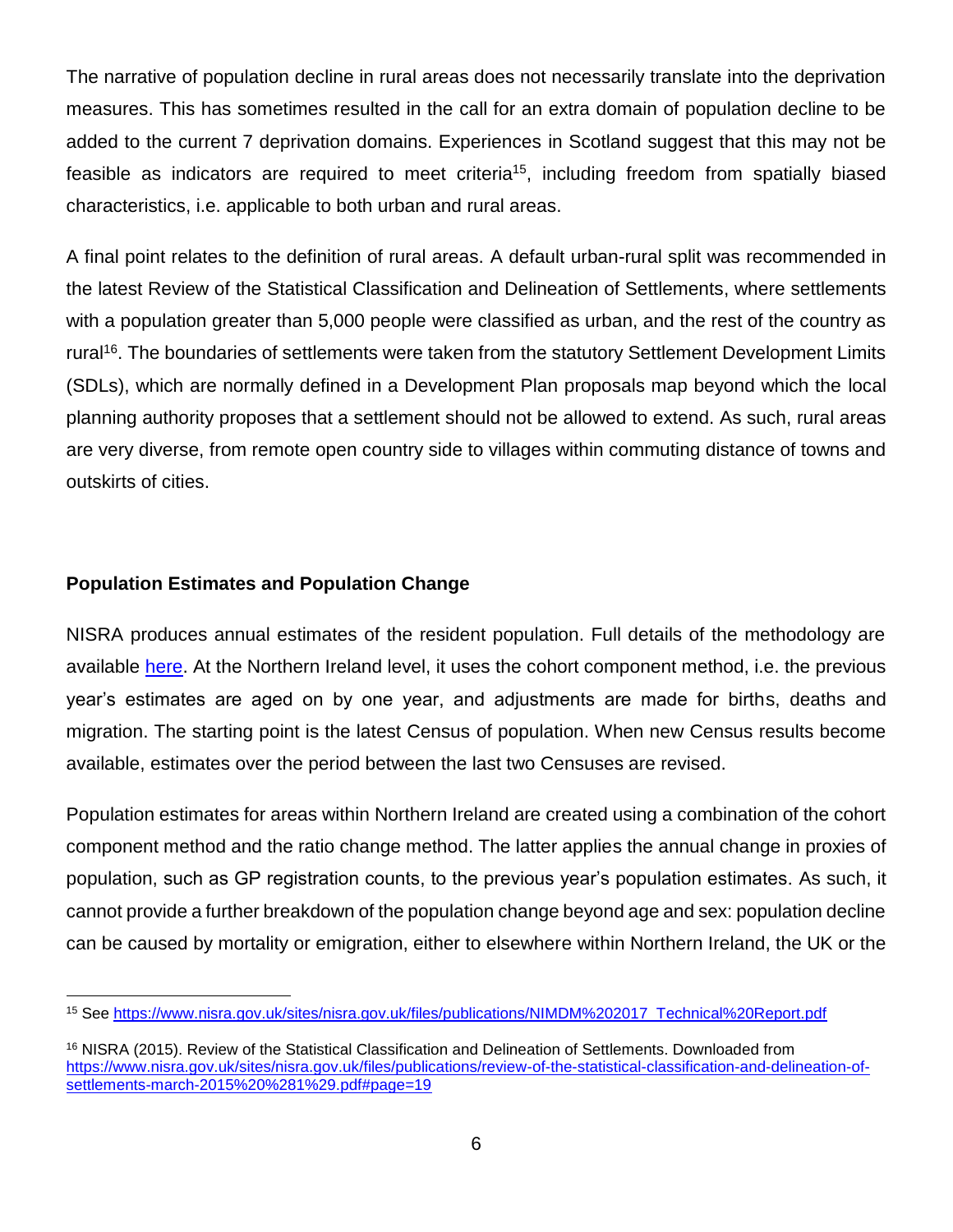rest of the world. Even when migration flows are available, the reasons for migration are not collected. Returning to the example of rural emigration, it could be the lack of job opportunities or suitable /affordable housing in the area.

Population change in small areas is *"never a straight line; it's a forest and like a forest, it's easy to get lost, to forget where you came in"* (Hattori Hanzo). Given the small size of Super Output Areas – on average 2,100 people in mid-2016 – there can be a large effect from a local change. A new housing development with 20 houses can add 100 people (5%) to the population. Similarly, the closure of a nursing home or the regeneration of a single street can affect the population by the same magnitude in the opposite direction.

Population estimates for small areas can fluctuate significantly between consecutive years. Therefore, care should be taken when interpreting these population changes. As such, it is recommended to look at changes over a 5 or 10 year period. Population estimates for Super Output Areas, from mid-2001 to mid-2017, broken down by sex and 4 broad age groups, can be found at:

<https://www.nisra.gov.uk/publications/2017-mid-year-population-estimates-northern-ireland>

## **Case Studies**

There are 10 rural SOAs where the population has decreased during subsequent 5-year intervals: 2001-2006, 2006-2011 and 2011-2016. This represents less than 4% of the 267 rural SOAs in Northern Ireland. Table X shows some demographic data for 5 of these SOAs:

- Portaferry\_2 (Ards and North Down);
- Rich Hill 1 (Armagh City, Banbridge & Craigavon);
- Ahoghill 1 (Mid & East Antrim);
- Moneyreagh 2 (Lisburn & Castlereagh); and
- New Buildings 1 (Derry City & Strabane).

The pattern of population change in these 5 areas are very similar, and conform to the rural narrative: a decline in the young working age population (aged 16 to 39) of around 30% leads directly to a decline in the number of children of the same magnitude, whilst the population aged 40 to 64 stays relatively stable and the population aged 65 and over grows by around 50%. Between mid-2006 and mid-2016, net out migration accounts for roughly 10% of the population.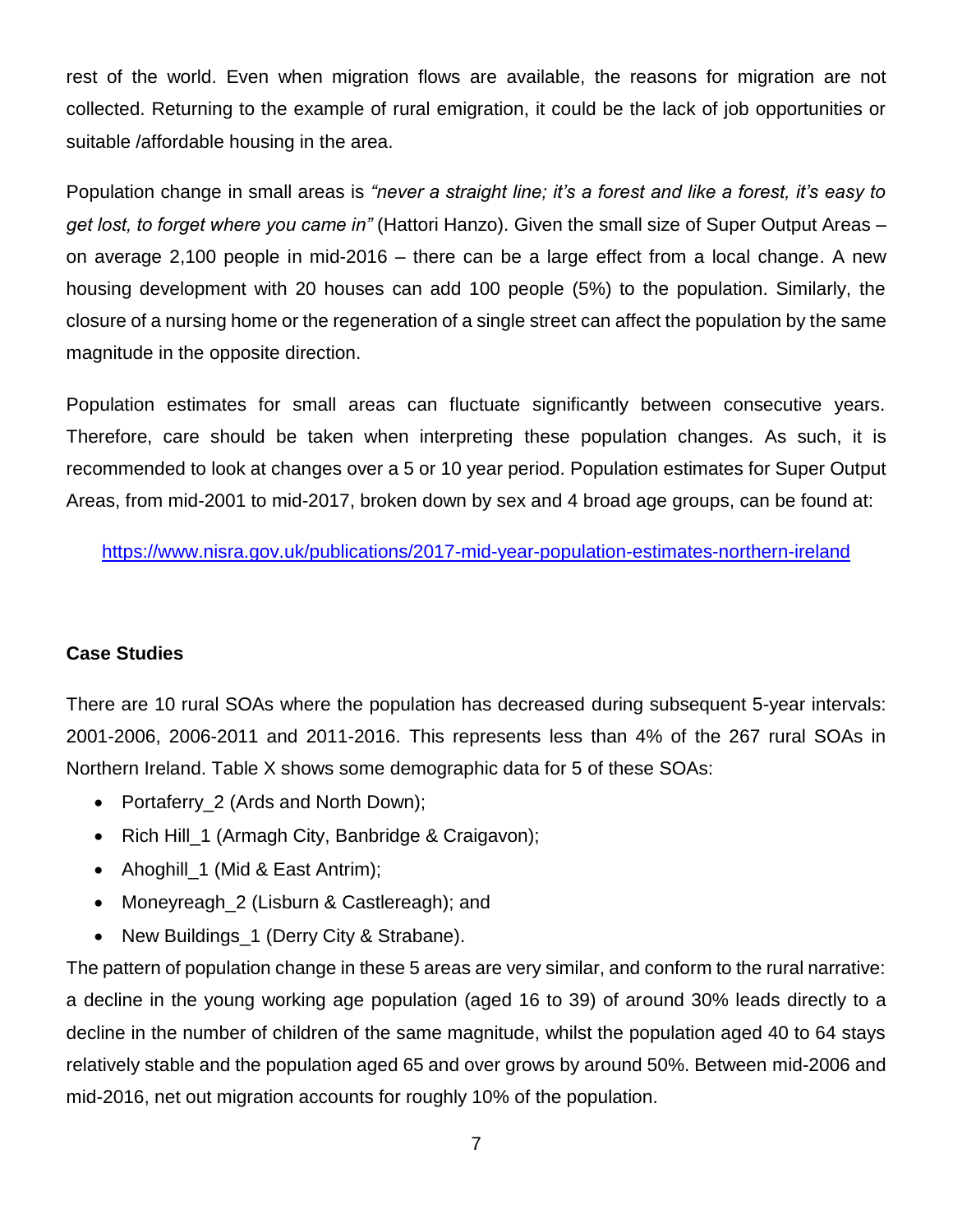| <b>SOA</b>                                                 | Portaferry_2<br>95BB20S2 | Rich Hill_1<br>95CC20S1 | Ahoghill_1<br>98DD02S1 | Moneyreagh_2<br>95II19S2 | <b>New Buildings_1</b><br>95MM21S1 |
|------------------------------------------------------------|--------------------------|-------------------------|------------------------|--------------------------|------------------------------------|
|                                                            |                          |                         |                        |                          |                                    |
| <b>Population Estimates</b>                                |                          |                         |                        |                          |                                    |
| Mid-2001                                                   | 1,699                    | 1,408                   | 1,540                  | 2,072                    | 1,807                              |
| mid-2006                                                   | 1,639                    | 1,341                   | 1,450                  | 2,003                    | 1,701                              |
| mid-2011                                                   | 1,525                    | 1,299                   | 1,448                  | 1,945                    | 1,657                              |
| mid-2016                                                   | 1,462                    | 1,220                   | 1,404                  | 1,905                    | 1,604                              |
| <b>Population Change</b>                                   |                          |                         |                        |                          |                                    |
| 2001-2006                                                  | $-3.5%$                  | $-4.8%$                 | $-5.8%$                | $-3.3%$                  | $-5.9%$                            |
| 2006-2011                                                  | $-7.0%$                  | $-3.1%$                 | $-0.1%$                | $-2.9%$                  | $-2.6%$                            |
| 2011-2016                                                  | $-4.1%$                  | $-6.1%$                 | $-3.0%$                | $-2.1%$                  | $-3.2%$                            |
| MDM Rank (1=most deprived, 890=least deprived)             |                          |                         |                        |                          |                                    |
| <b>MDM 2005</b>                                            | 280                      | 742                     | 618                    | 757                      | 202                                |
| <b>MDM 2010</b>                                            | 159                      | 782                     | 542                    | 681                      | 241                                |
| <b>MDM 2017</b>                                            | 219                      | 786                     | 598                    | 740                      | 278                                |
| Dependency ratio - Older people per working age population |                          |                         |                        |                          |                                    |
| mid-2001                                                   | 0.188                    | 0.137                   | 0.188                  | 0.181                    | 0.131                              |
| mid-2006                                                   | 0.206                    | 0.150                   | 0.220                  | 0.213                    | 0.143                              |
| mid-2011                                                   | 0.263                    | 0.176                   | 0.263                  | 0.270                    | 0.188                              |
| mid-2016                                                   | 0.344                    | 0.228                   | 0.336                  | 0.302                    | 0.237                              |
| Dependency ratio - Children per working age population     |                          |                         |                        |                          |                                    |
| mid-2001                                                   | 0.369                    | 0.459                   | 0.354                  | 0.353                    | 0.424                              |
| mid-2006                                                   | 0.334                    | 0.347                   | 0.322                  | 0.290                    | 0.373                              |
| mid-2011                                                   | 0.303                    | 0.353                   | 0.284                  | 0.263                    | 0.355                              |
| mid-2016                                                   | 0.324                    | 0.326                   | 0.287                  | 0.251                    | 0.364                              |

#### **Table X: Demographic data and Deprivation for 5 SOAs**

For the remaining 5 SOAs, whilst they meet the criteria of a decreasing population during subsequent 5-year intervals, the population changes requires a better description:

- Killough\_2: the closure of Ballykinler army barracks in 2014 led to a sudden drop of roughly 25% of the population.
- Rosslea: population decline has been slowing down in recent years, falling by 14 people between mid-2011 and mid-2016; the mid-2017 estimate is 25 people (1.2%) higher than the low point in mid-2013.
- Culmore\_1: the population decline between mid-2011 and mid-2016 was only 2 people. There have been year-on-year increases between mid-2014 and mid-2017.